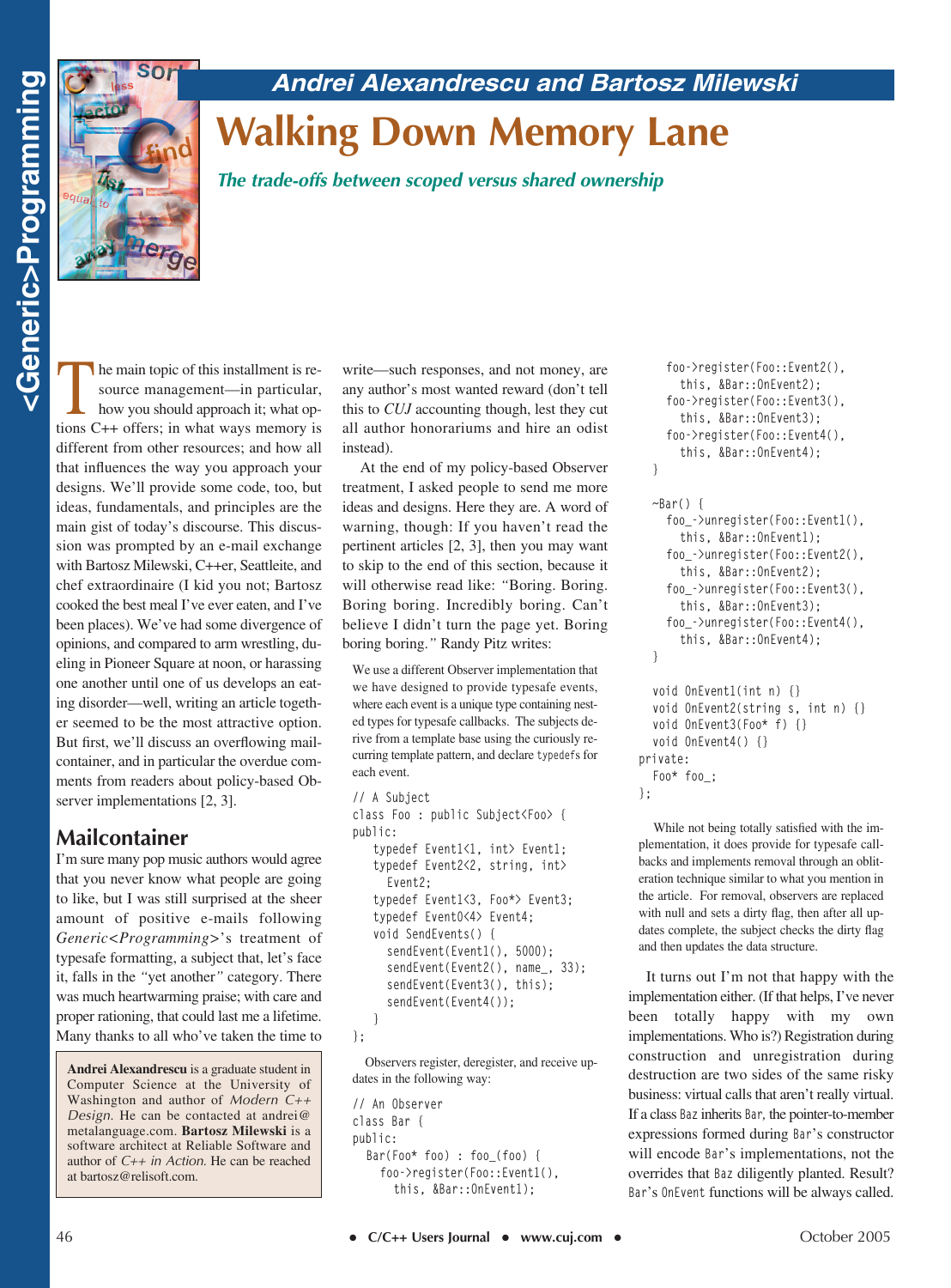#### Luke Wagner writes:

The idea of the solution is to take advantage of the fact that while we are iterating through the vector of observers, any change to this list comes from another friendly member function that can cooperate and help out our iteration:

```
class Subject {
  vector<Observer*> observers_;
  int iter_; // co-op index
public:
  void NotifyAll() {
    iter_ = 0;
    for(; iter_ < observers_.size(); 
    ++iter_)
      observers_[iter_]->Update();
  }
  void Detach(Observer* dead) {
    size_t i = 0;
    while (i < observers_.size())
      if (observers_[i] == dead) {
        if (i <= iter_) 
           —iter_;
        observers_.erase(
           observers_.begin()+i);
      }
      else 
        ++i;
  }
  void Attach(Observer* add) { 
    /* like normal */ 
  }
};
```
But yours truly wrote in [2]: *"*A solution that is solid as well as efficient is to store the iterator as a member in the **BareboneSubject** class, and then make sure that the **Attach** and **Detach** functions update it properly.*"* The code above is an incarnation of that sketch. Thanks for writing, Luke.

Chad Parry caused me a deep depression that lasted, like, almost a minute, by writing:

I am kind of unsatisfied with the hierarchal policy idea that you proposed in *CUJ*. This idea looks like it would work better where the Chain of Command design pattern is needed. For example, the **ObserverID** could be implemented as a chain of brokerage policies or observer proxies. One policy could maintain a reference count to the actual observer object. Another policy could build on top of that to accumulate return values from the event handlers. I feel like the design you proposed has a *"*fatal flaw*"*—the only interesting class is **BareboneSubject***.* Subjects that are built on top of that have very limited ways in which they can modify the base subject's behavior. They can't even redefine the **ObserverID** type that is stored in the private vector. And trying to add policies to **BaseSubject** to solve this only resurrects the original problem, which is that various policy decisions are unorthogonal and so the policy implementations end up being tightly coupled.

Indeed, a policy with only one interesting implementation is a clear sign of a failed attempt at policy-based design, and that's an astute point. However, I don't think that's the case with **BareboneSubject**; for one thing, the article discussed itself [3] presents **ClosedNotify** on top of any **Subject**-compliant class, including **BareboneSubject***,* thus invalidating the claim. And then, **BareboneSubject** itself uses linear search and some quite particular design decisions, which I'm sure can be improved by designing

another class inheriting **BaseSubject** that can spin off an entire subhierarchy. The claim that *"*they can't even redefine the **ObserverID** type that is stored in the private vector*"* is invalid as well; this is not dynamic polymorphism. You can inherit **BareboneSubject***,* use its **ObserverID** internally, and define your own **ObserverID** to export to clients as you please. Don't forget, this is template-land where things are bound at compile time. Intuitively, the last claim *"*various policy decisions are unorthogonal*"* has some merit, otherwise the design would be perfect and I'd be entirely happy with it, which I said I wasn't. But such a claim must always be substantiated by presenting a more orthogonal design, otherwise we might conclude only that the problem is wicked. In a subsequent e-mail, Chad does send an idea based on hooks inserted before and after each event notification. That allows for quite an elegant implementation:

```
template<typename Successor>
struct ClosedNotify : public Successor
{
private:
  bool closed;
protected:
  ClosedNotify() :
    closed(false) {
  }
  using Successor::DefaultAdvice::Advice;
  void Advice(NotifyExecution, Aspects::Before) {
    if (closed)
      throw std::logic_error("Notify closed");
    closed = true;
  }
  void Advice(NotifyExecution, Aspects::After) {
    closed = false;
  }
  void Advice(AttachExecution, Aspects::Before) {
    if (closed)
      throw std::logic_error("Notify closed");
  }
  void Advice(DetachExecution, Aspects::Before) {
    if (closed)
      throw std::logic_error("Notify closed");
  }
  ~ClosedNotify() { }
};
```
That's a nice variant I believe; it allows more power at the cost of lifting some structure, which can be good if the structure is too imposing. AOP implemented *"*by hand*"* is more like the template method, and is not too bad if only done inside the library. Otherwise, it gets boring pretty soon.

Richard Bowey writes:

Thank you for Loki and the Observer articles; they are ace. I am investigating the idea of using a **Functor** as the observer call back rather than a call to a virtual **Update** method. […] The client gains flexibility but needs to hold an ID for each call to **Attach** in order to detach.

The possibility of using a Functor eliminates the need for the client to derive from an **Observer** base class. However, the main problem I found was that **Functor** objects are not comparable. The solution I chose was to have the client supply a **FunctionID** as well as a **Function***.* It would be possible to have the client supply a pointer to a functor. In a previous attempt, I made the subject generate the **FunctionID***.* It would be possible for **Attach** to return the function ID in a **boost::optional<FunctionID>***;* this could be used as a **bool**, but additionally could be used to get the **FunctionID***.*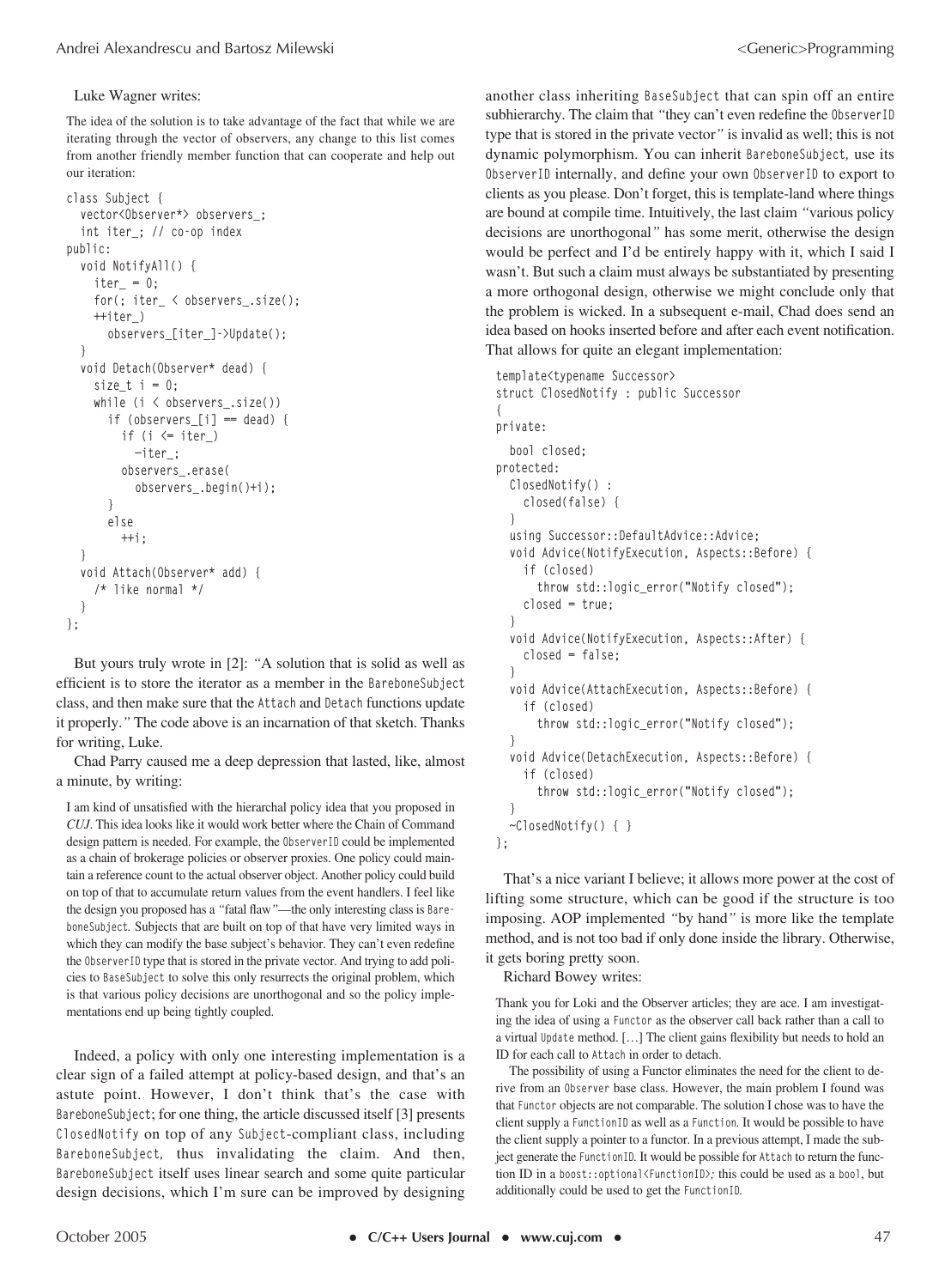Good ideas. If anyone has a better solution for comparing functors, please send them in. Finally, Nigel Megitt sends (while describing a larger design that, alas, is proprietary so he'd have to kill me if I shared it) an interesting example where the unrecommended active observation could be useful:

One feature that I think is nice, though I suspect there are people who would feel the opposite, is that the same implementation can be (and has been) used for a **Visitor** pattern: The event can have attributes that can be modified by the observers registered against it. I used this to implement a *"*veto*"* system for working out whether it's okay to close a window in a GUI: Things that have an interest in preventing or knowing about impending closure register an action that may increment a veto counter. When the **Subject** has finished the notification, it checks the state of the message it fired and can if necessary avoid closing the window.

#### **Resource Management Fundamentals**

Don't get scared by *"*management.*"* Borrowed from operating systems, the term "resource management" is (for the purposes of this article) the totality of tools and techniques dedicated to handling limited resources within a program: memory, file handles, mutexes, sockets, database connections, and so on. Bartosz and I got to talk quite a bit about resource-management techniques; Bartosz is in the same situation that many LISP and Smalltalk programmers are: He is in the possession of a very useful toolset, and is amazed and frustrated at how others fail to see its obvious merits and continue doing things the stone age way. In short, Bartosz's thesis is that a lot, practically nearly all, of resource management can be done with just scoped ownership. Moreover, in Bartosz's experience, when used with discipline, **auto\_ptr** (and an artifact written by Bartosz, **auto\_vector***)* would be good enough tactics to implement scoped ownership. But let's not get ahead of ourselves. What is scoped ownership, and what other resource ownership schemata would be out there?

At the first level of detail, we can distinguish between automatic and manual resource management. Automatic resource management is done under the covers without any required action from the programmer; manual resource management is pretty much everything else. Garbage collection is a notorious form of automatic memory management (regions [6] would be another). Traditionally, automatic management doesn't work well with scarce resources because it tends to impose a *"*lazy*"* release schedule.

Within the manual resource management realm, we identify:

**Scoped ownership:** in essence, scopes it's own resources. Ownership can never be shared. Ownership can only be passed across scopes by manipulating the corresponding scoped objects. Because of such restrictions, scoped ownership cannot express all ownership patterns. The poster boy of scoped management is **auto\_ptr***.*

**Shared ownership:** several objects own one resource cooperatively. Tracking owners is done semiautomatically through a number of means, notably smart pointers with reference counting. Reference counting is fully expressive, meaning that it can model any ownership pattern (with the notable exception that it cannot release cycles). Shared ownership exacts a cost in performance. Also, the increased expressiveness means less structure and more opportunity to make mistakes, so scoped management is preferable if it fits the bill. Various flavors of smart pointers envy the position of poster boy of shared ownership.

**"By-attention" ownership:** the ownership patterns are not enforced in any way; the program relies on full-bore manual tracking of resources (such as pointers and sockets) using unstructured handles. The sole guarantee of correctness is provided by the programmer's relentless, tireless, and immensely scalable attention. Prayer, voodoo, and sheer luck have reportedly helped in select cases.

#### **Scoped Resource Management**

Now, if you stood in New York's Grand Central Station asking random people what they think of the following code:

**Foo \* p = new Foo;**

what do you think they'd say? Most experienced programmers we asked agreed that such code is unacceptable. They differed, however, in the ways they proposed to fix it. Some suggested using an **auto\_ptr**:

**std::auto\_ptr<Foo> p(new Foo);**

Others mentioned some flavor of smart pointer:

**smart\_ptr<Foo> p(new Foo);**

What are the various ways these two could be used and what are the relative merits of each? Obviously, this is not a matter of contemplating one line of code, but a pervasive issue. Two things became clear though: **auto\_ptr** is underused because it is considered tricky and suspicious; **smart\_ptr** is underused because of performance worries. That unfortunately leaves too many cases where neither is used, which is the worst case of all because it takes you straight to *"*by-attention*"* resource management.

Searching your code for occurrences of the keyword **delete** is a good way to check your program's resource management patterns. If you need more than the fingers of one hand to count your **delete**s, that's a sign that you're relying on *"*by-attention*"* ownership too much. The foolproof way to make sure that a heap object is **delete**d is to make sure it is properly owned by a dedicated class such as a smart pointer or a smart container. Such classes are generic, hence they drastically reduce the total number of calls to **delete**. Because objects might hold all other kinds of resources and dispose of them in their destructors, looking for **delete** actually gives a good indication about the way a program manages not only memory, but resources in general.

As the sidebar "Memory: Not Just Any Resource" mentions, a possible path towards improving resource management is to limit expressiveness. For example, if you commit to holding the resource within a well-defined scope, simple automatic variables will work out of the box. If you want to pass ownership of a resource across scopes, such as returning a resource from a function, **auto\_ptr** is there to help. Passing ownership is a possible grace to a complicated hack known as the Colvin-Gibbons trick[1]. However, that hack opens a big semantic hole, which newly proposed language changes promise to close satisfactorily. But that all deserves its own section.

#### **auto\_ptr is Dead, Long Live unique\_ptr?**

What looks like a duck, quacks like a duck, and chops your leg off in one bite? A polyglot alligator in disguise, of course. A class that implements surprising semantics with familiar syntax is just as vicious. Take **auto\_ptr***,* for example. All objects in the C++ Standard Library and most other libraries, if they ever allow copying and assignment,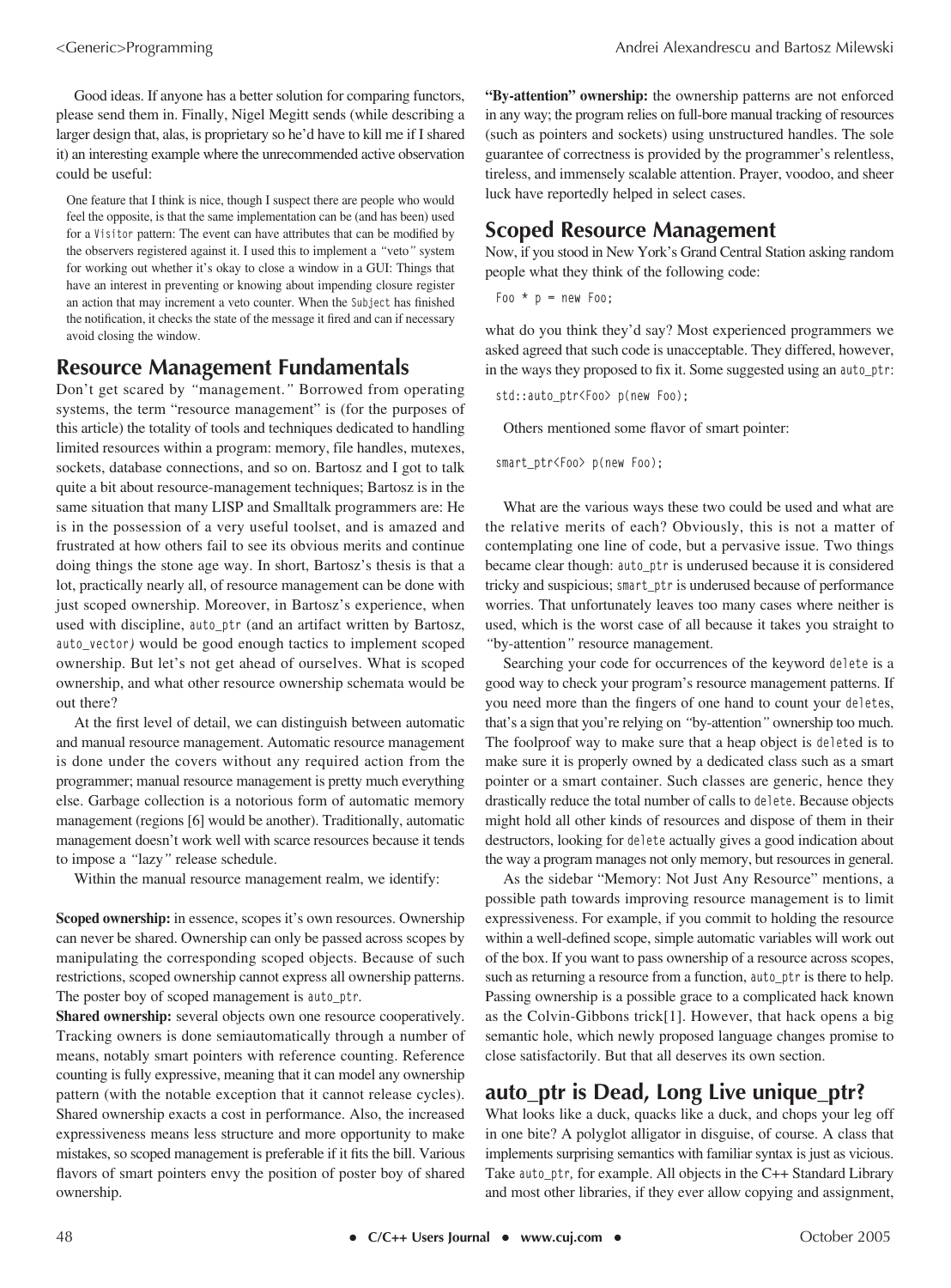implement them to mean, well, copy and assign. More so, of all userdefined functions ever, there is exactly *one* function that the compiler assumes what it's going to do, and that is the copy constructor. Paragraph 15 of section 12.8 of the C++ Standard says:

Whenever a temporary class object is copied using a copy constructor, and this object and the copy have the same cv-unqualified type, an implementation is permitted to treat the original and the copy as two different ways of referring to the same object and not perform a copy at all, even if the class copy constructor or destructor have side effects […]

**auto\_ptr** famously breaks expectations by implementing copying and assignment to wipe the source away:

```
auto_ptr<T> p1(new T);
auto_ptr<T> p2(p1); // nullifies p1
auto_ptr<T> p3; 
p3 = p2; // nullifies p2
```
With discipline and attention, such surprises can be avoided, although automatically generated copy constructors all too eagerly implement surprising semantics if you hold **auto\_ptr** member variables. Anyway, in an ideal world, **auto\_ptr**'s semantics would be to supress the dangerous sequence *"*move **p1** to **p2**; use **p1** and be surprised that it's null*"* while at the same time, allowing the well-behaved sequence *"*move **p1** to **p2**; prove that **p1** is not used anymore*"* which is at the same time safe, efficient, and useful. The latter sequence is a must for passing around **auto\_ptr** temporaries and in particular for returning **auto\_ptr**s from functions. And that's an essential feature; without it, **auto\_ptr** would have no advantage over straight automatic variables (other than saving stack space, which is semantically uninteresting).

There are two important cases of last use of a value: (1) the value is an rvalue, that is, an unnamed temporary resulting from evaluating some expression, and (2) the value is a stack-allocated lvalue that's being **return**ed or **throw**n. In both cases, the value is a *"*goner*"*—in the first case, it will be destroyed at the end of the full expression, and in the second case, it will be destroyed as a consequence of execution flow exiting that value's scope. So it would be great if auto ptr's implementation could allow these cases and disallow compilation of all others. Good news—this is exactly what standardization proposal N1377 [4] allows. Actually, N1377 focuses on detecting rvalues, and allows case (2) as a distinguished rule. We believe N1377 is the most speed-enhancing of all changes to the upcoming C++0x Standard because it allows user-controlled optimization of temporary objects, a long-standing sore topic for the C++ community.

## **Memory: Not Just Any Resource**

 $A$ t first blush, it would seem that treating memory just as any oth-<br>er resource—say, file handles—is a valid approach. But unlike anything else, memory is a structured medium on top of an unstructured (better said, less structured) resource. The unstructured resource consists of memory words, chunks, and everything that has to do with manipulating raw storage. The structure is given by the type system and tells you things like, these four bytes represent an **int**, those other four bytes represent a **float**, and those yet another four bytes store a pointer to a value that in turn has its own structure, and so on. This structuring (typing) of memory is famously useful, and C++ establishes and partially enforces it during compilation. If you think of it, no other resource has a static type system on top of it, although appearances can be deceiving. Say, for example, you think of a socket as an unstructured resource, and of a class **HTTP-Stream** as a structured resource on top of it. But what does **HTTP-Stream**'s structure rely on? Things like encapsulation, abstraction, and polymorphism—all of which are possible because of the type system living in memory! (Virtual tables can't be overwritten, private data can't be tampered with, function bodies can't be modified during runtime…these all are wonderful features of the type system.) It turns out that every abstraction your program ever creates builds on typed memory (and the guarantees it offers) as a back end.

It should come at no surprise that such structure better be solid. After all, every program abstraction ultimately rests on the type system. A nice property of languages is the so-called "memory safety," which basically means it's impossible for a program to corrupt the memory structures. Languages such as Java or LISP are memory-safe. Languages such as C and C++ are not memory-safe because they also offer access to the unstructured fabric that typed memory rests on: the raw bytes in the computer's memory. Pointer

arithmetic, casts, unions, unchecked array accesses, **memcpy**, are all examples of ways in which you can arbitrarily peek or poke into typed memory. But there are correct uses of such features as well, and that's why memory-unsafe languages are useful in applications that must manipulate raw memory, such as memory allocators, system-level code, and garbage collectors.

Most important for the subject at hand, the structure of the memory can be violated by using "dangling" pointers to memory that has been deallocated (and potentially reallocated to host objects of some other type). That's why garbage collection is more than just a mere preference, a fad, or the staple of lazy programmers who can't clean up after themselves: Today, we have no other general memory management technology that preserves memory safety. Freeing memory by hand is dangerous in the general case because you might leave dangling pointers behind. No wonder, then, that languages claiming to be "safe" invariably come with garbage collection out of the box. There's no other known way around it, unless you restrict expressiveness or you take the risk of potentially breaking memory safety. Proving that a chunk of memory is unused takes time and space, so garbage collection usually incurs a runtime cost. But with the rising rate and costs of safety-related exploits and bugs, one can't stop wondering what the short end of the deal really is. The challenge is to create language features that harmoniously combine the strengths of garbage collection and deterministic termination: Ideally, **HTTPStream** has a deterministic destructor that closes the socket and nullifies it, while the actual memory in which **HTTPStream** sits is garbage collected, thus never allowing tampering via dangling pointers.

—A.A. and B.M.